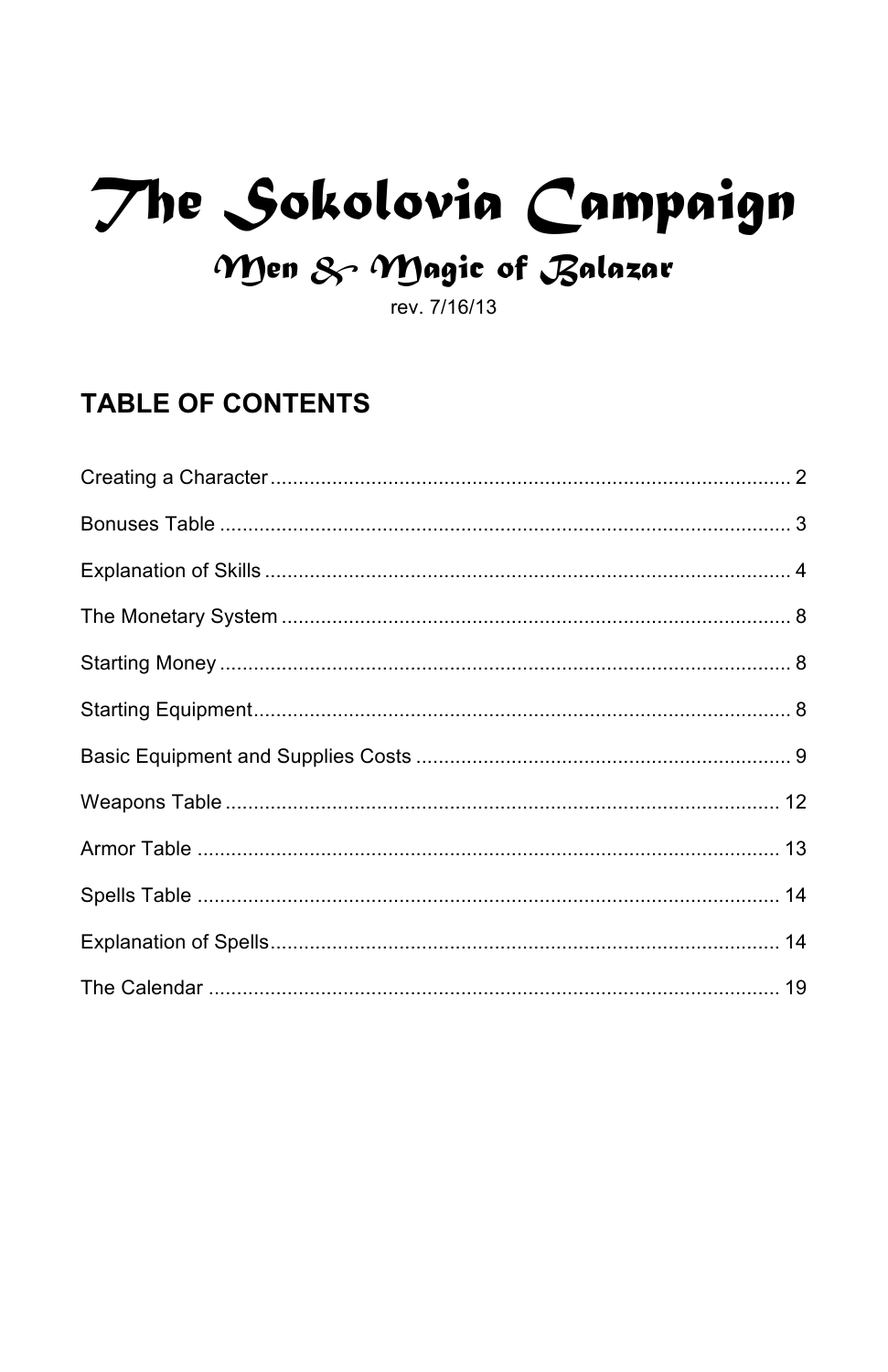# **CREATING A CHARACTER**

Grab a character sheet and start filling it out as follows.

**Ability Scores (Strength, Intelligence, etc.):** Roll three six-sided dice (3d6) for each, in order.

**Race** is "Human". Dwarves, elves, and other races may later be unlocked.

**Class:** Write down either "Fighter," "Magic-User," or "Cleric." However, note that class will not really matter in this campaign. All characters will be able to fight and all characters will be able to use magic. However, I am interested in seeing whether your character is more interested in martial prowess, spell mastery, or healing.

**Age:** Starting age for all characters is 16.

**Bonuses (Base Strike Rank, Experience Bonus, etc.):** There are a lot of these to generate based on your ability scores. Use the tables on page 6.

**Hit Points:** Total HP is your CON plus or minus your HP Bonus. Fill out HP for each location according to the following table:

| Location | <b>Total Hit Points</b> |       |       |           |       |       |           |
|----------|-------------------------|-------|-------|-----------|-------|-------|-----------|
|          | 01-06                   | 07-09 | 10-12 | $13 - 15$ | 16-18 | 19-21 | $Each +3$ |
| Each Leg | 2                       | 3     |       | 5         | 6     |       | $+1$      |
| Abdomen  | 2                       | 3     |       | 5         | 6     |       | +1        |
| Chest    | 3                       |       | 5     | 6         |       | 8     | +1        |
| Each Arm |                         |       | 3     |           | ۰.    | 6     | +1        |
| Head     |                         |       |       | b         | 6     |       | +1        |

**Skills:** Fill out your starting skills. Apply bonus from the applicable category.

# **KNOWLEDGE SKILLS PERCEPTION SKILLS**

| evaluate treasure   | 5%  | listen           | 25% |
|---------------------|-----|------------------|-----|
| read own language   | 0%  | spot hidden item | 10% |
| first aid           | 25% | spot trap        | 10% |
| find healing plants | 10% | tracking         | 35% |
| train dog           | 25% |                  |     |
|                     |     |                  |     |

# **MANIPULATION SKILLS**

| climbing        | 50%   | hide in cover                            | 55% |
|-----------------|-------|------------------------------------------|-----|
| hide item       | 10%   | move quietly                             | 15% |
| jumping         | 45%   | pick pockets                             | 0%  |
| lock picking    | $0\%$ |                                          |     |
| map making      | $0\%$ | <b>Note:</b> A notation of 0% means that |     |
| riding          | $0\%$ | the skill always begins at 0%, even      |     |
| swimming        | 45%   | though the normal bonus may be           |     |
| trap set/disarm | 30%   | higher.                                  |     |
| peaceful cut    | 50%   |                                          |     |

| listen           | 25% |
|------------------|-----|
| spot hidden item | 10% |
| spot trap        | 10% |
| tracking         | 35% |

# **STEALTH SKILLS**

| camouflage    | 40%   |
|---------------|-------|
| hide in cover | 55%   |
| move quietly  | 15%   |
| pick pockets  | $0\%$ |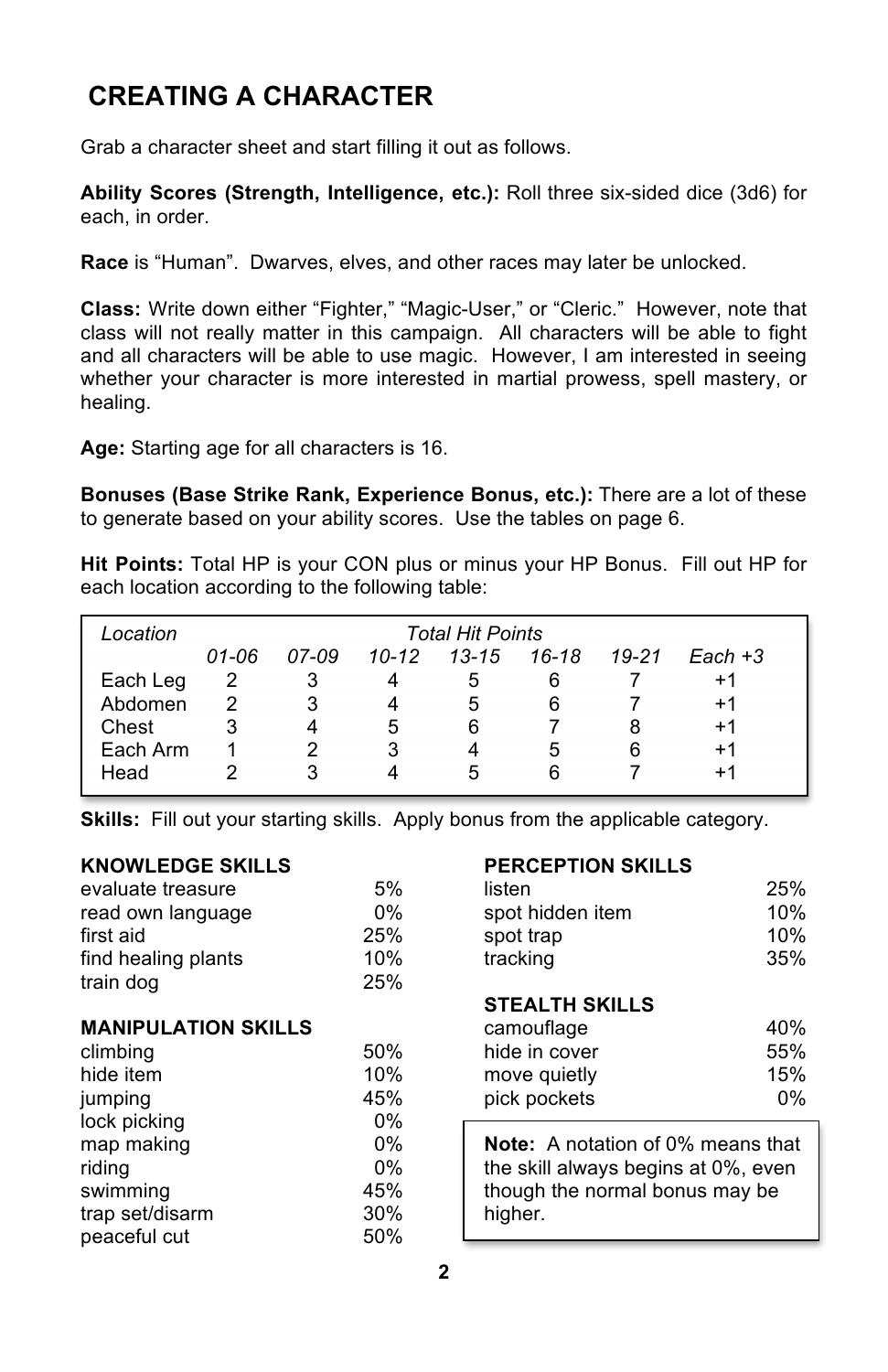|                       | SIZ       | SR | DFX       | SR |
|-----------------------|-----------|----|-----------|----|
| Base Strike Rank:     | $15 - 18$ |    | 16-18     |    |
| (add the two results) | $7 - 14$  | 2  | $13 - 15$ | 2  |
|                       | $3-6$     | 3  | $9 - 12$  | 3  |
|                       |           |    | $6-8$     | 4  |
|                       |           |    | $3-5$     | 5  |

| <b>Experience Bonus:</b> | +3% for each point of INT above 12 |
|--------------------------|------------------------------------|
|                          | -3% for each point of INT below 9  |

|                |            | $3 - 4$ | $5-8$ | $9 - 12$ | $13 - 16$ | $17-18$ |
|----------------|------------|---------|-------|----------|-----------|---------|
|                |            |         |       |          |           |         |
| Attack Bonus:  | STR        | $-5%$   |       |          |           | $+5%$   |
|                | <b>INT</b> | $-10%$  | $-5%$ |          | $+5%$     | $+10%$  |
|                | <b>POW</b> | $-5%$   |       |          |           | $+5%$   |
|                | <b>DEX</b> | $-10%$  | $-5%$ |          | $+5%$     | $+10%$  |
| Parry Bonus:   | <b>STR</b> | $-5%$   |       |          |           | $+5%$   |
|                | <b>SIZ</b> | $+5%$   |       |          |           | $-5%$   |
|                | <b>POW</b> | $-5%$   |       |          |           | $+5%$   |
|                | <b>DFX</b> | $-10%$  | $-5%$ |          | $+5%$     | $+10%$  |
| Defense Bonus: | <b>SIZ</b> | $+5%$   |       |          |           | $-5%$   |
|                | <b>INT</b> | $-10%$  | $-5%$ |          | $+5%$     | $+10%$  |
|                | <b>POW</b> | -5%     |       |          |           | $+5%$   |
|                | DEX        | $-10%$  | $-5%$ |          | $+5%$     | $+10%$  |

|               |                     |  | 3-6 7-12 13-16 17-18 |      |
|---------------|---------------------|--|----------------------|------|
| Damage Bonus: | $(STR + SL)/2$ -1d4 |  | +1d4                 | +1d6 |

|                            |            | $3-4$  | $5-8$ | $9 - 12$ | 13-16  | 17-18  |
|----------------------------|------------|--------|-------|----------|--------|--------|
| Knowledge Bonus:           | <b>INT</b> | $-10%$ | $-5%$ |          | $+5%$  | $+10%$ |
|                            | <b>POW</b> | $-5%$  |       |          |        | $+5%$  |
| <b>Manipulation Bonus:</b> | STR        | -5%    |       |          |        | +5%    |
|                            | INT        | $-10%$ | $-5%$ |          | $+5%$  | $+10%$ |
|                            | <b>POW</b> | $-5%$  |       |          |        | $+5%$  |
|                            | <b>DFX</b> | $-10%$ | $-5%$ |          | $+5%$  | $+10%$ |
| <b>Perception Bonus:</b>   | INT        | $-10%$ | $-5%$ |          | $+5%$  | $+10%$ |
|                            | <b>POW</b> | $-5%$  | $+5%$ |          |        |        |
| Stealth Bonus:             | SIZ        | $+10%$ | $+5%$ |          | $-5\%$ | $-10%$ |
|                            | INT        | $-10%$ | $-5%$ |          | $+5%$  | $+10%$ |
|                            | <b>POW</b> | +5%    | -5%   |          |        |        |
|                            | DEX        | $-10%$ | $-5%$ |          | $+5%$  | $+10%$ |
| Hit Points Bonus:          | SIZ.       | $-2$   | -1    |          | $+1$   | +2     |
|                            | <b>POW</b> | -1     |       |          |        | $+1$   |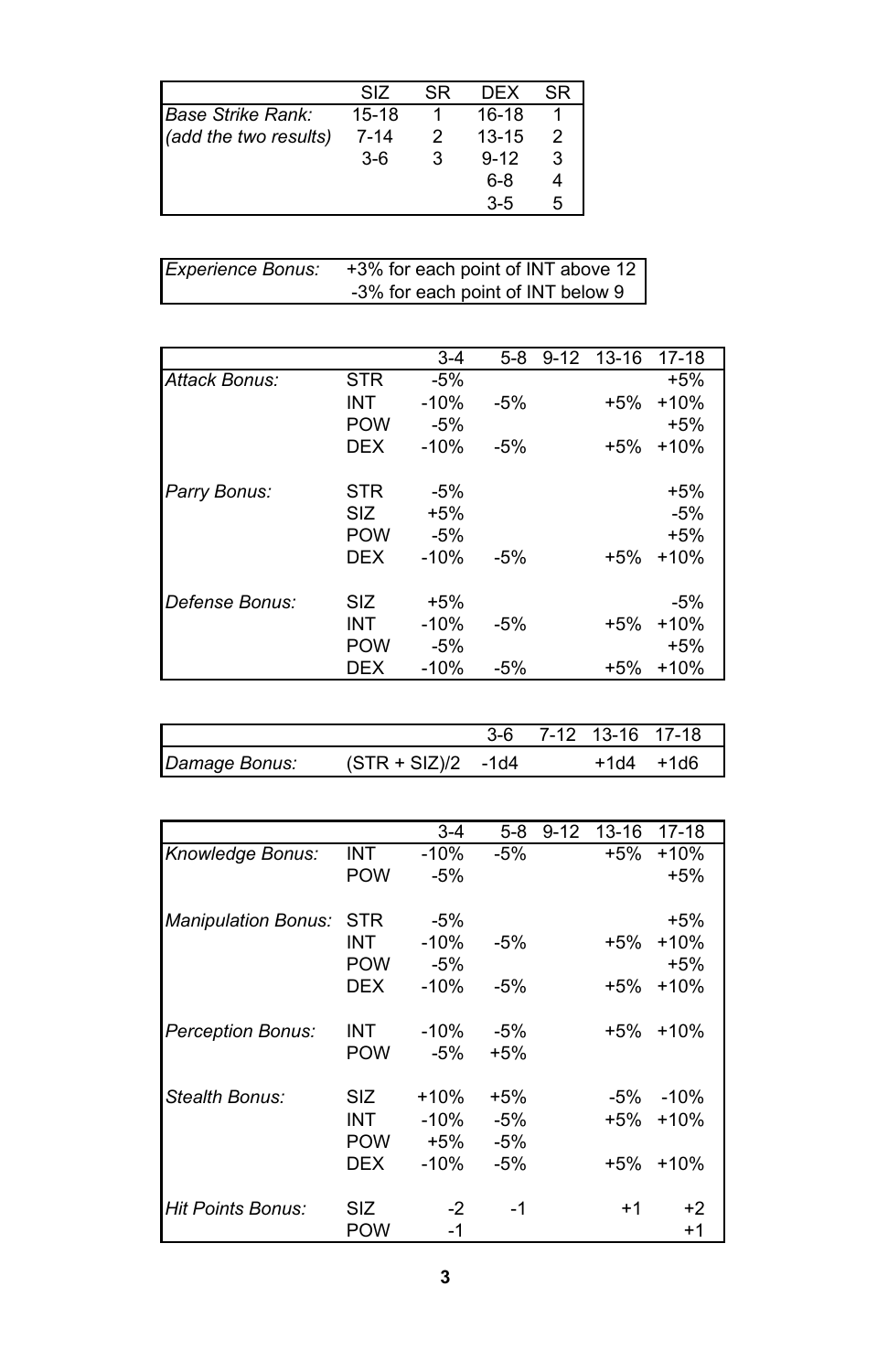# **EXPLANATION OF SKILLS**

# **EVALUATE TREASURE**

This skill gives knowledge of what things are worth at a particular place. A successful roll on d100 indicates that the character knows approximately what the value of an item is. This must be controlled by the referee (who should roll the dice) as the character may learn what it is worth but not what it is for.

# **READ OWN LANGUAGE**

Basic reading and writing training.

# **FIRST AID**

This skill concerns the immediate treatment of wounds and broken bones to alleviate pain and allow normal healing. Successful use of First Aid on a bleeding hit location can stop bleeding (although two points of damage are NOT healed) and keep the victim from dying.

Also, the user can rouse someone who is unconscious if he has been knocked out by something other than the loss of more points in an area than the location can take. NOTE: A "Critical Hit" with this skill means that two points ARE healed.

# **FIND HEALING PLANTS**

The skill teaches the finding of plants and how to use them. If a character can find a plant, he will by definition also know how to use it. The referee will walk you through the full procedure. Potential problems that the plant will heal include:

- (1) Soul Waste (6) Systemic Poison
- 
- (2) Shakes (7) Blade Venom
- (3) Brain Fever (8) Wounds
- (4) Wasting Disease (9) Wounds
- (5) Creeping Chills (10) Wounds

# **TRAIN DOG**

This skill gives the chance of telling the dog, in clear, unmistakable terms, a command. When a character wishes to give a dog a command, he must roll his Train Dog skill. If made, he has used his skill properly and communicated his desires.

These are the only commands that can be given to dogs: attack (versus whoever seems to be that target); hide; silence; run away; go home; follow (Track); and come with me.

Dogs can only remember up to three commands at a time. If given a fourth, they will forget the command they have remembered the longest, substituting the newest for it.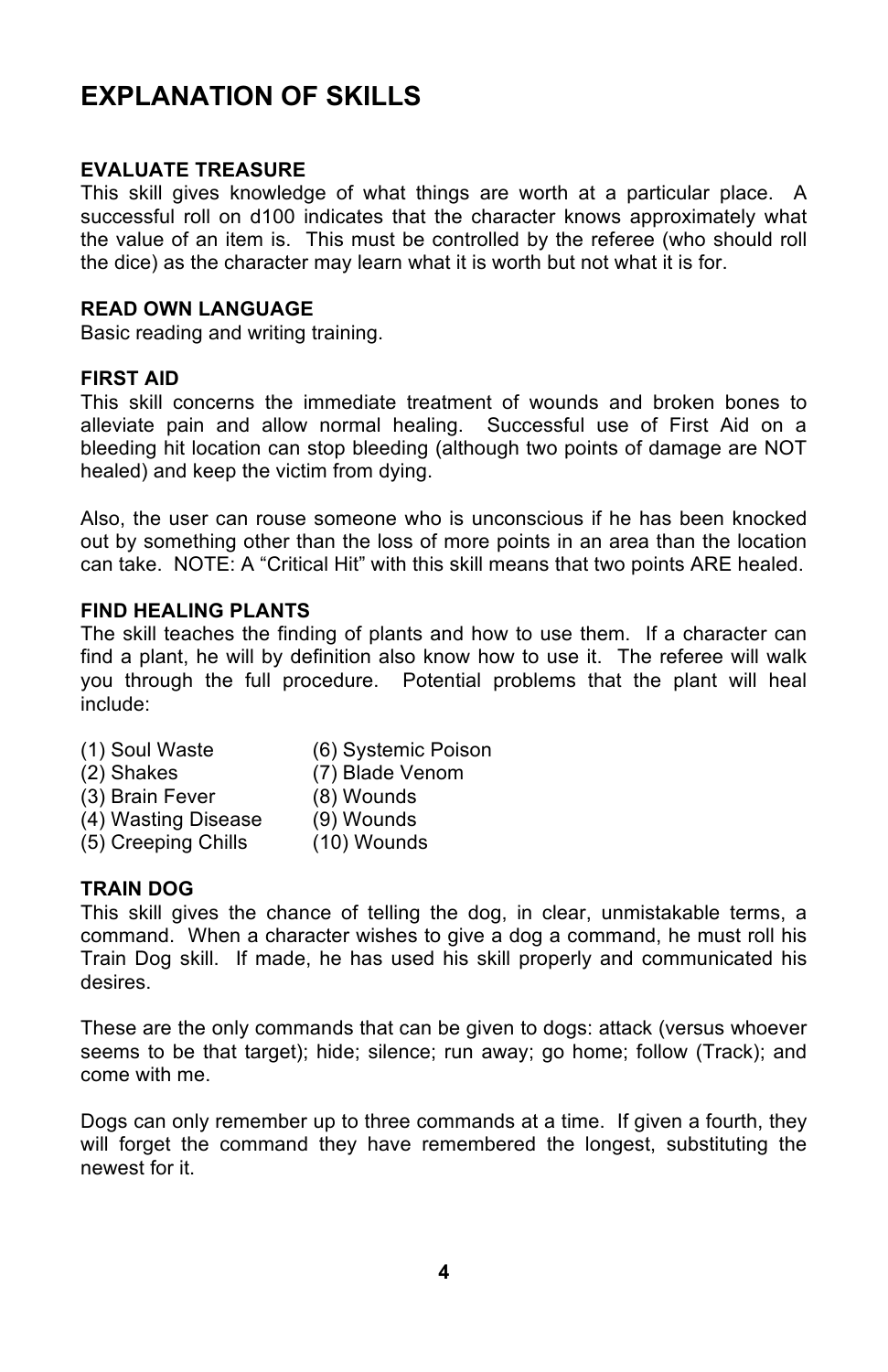# **CLIMBING**

The ability to climb walls, ropes, cliffs, and the like. It deals with things like center of gravity, position, hand and foot holds, and mental attitude. A successful roll on d100 allows the climbing of a normal obstacle. Especially difficult climbs should be adjusted downwards. Sheer walls cannot be climbed. A Master of the craft (90% ability) could climb a sheer wall using only a corner, whether angled in or out.

# **HIDE ITEM**

Allows one to secretly pocket, cover over, or make inconspicuous items under 3 inches in each dimension. Useful when examining chests full of treasure, or after successfully picking a pocket.

# **JUMPING**

The ability to jump for height or distance or over obstacles, such as bodies in melee. Generally speaking, a successful roll on d100 allows the character to jump twice his height horizontally or up to his height vertically with a running start. Armor, heavy loads, or a standing start reduce the distance jumped. An unsuccessful roll means that the distance was not traveled.

# **LOCK PICKING**

The skill of opening locks without the proper key. A successful roll opens the lock. If the lock was made by someone with over 100% ability in building locks, the character's chance of Lock Picking faced with a lock built by a Master with 120% ability has only a 10% chance of picking it.

In short, a lock made by a lockmaker with 120% ability could be said to have a 20% "defense" against the "attack" of the lock picker.

# **MAP MAKING**

This is the skill of keeping proper referents and perspectives on a piece of paper without actually measuring the terrain foot by foot.

# **RIDING**

Riding a horse (or other riding animal) is simple, as long as the animal goes no faster than a walk and is trained to accept a rider. To compel a horse to go any faster than a congenial amble for the horse, one must learn to ride.

Learning Riding gives a character the ability to stay on a horse in any gait, if he is supported by a saddle with stirrups. If a horse does something unexpected (bolt, shy, etc.), the rider will lose control and must make a Riding ability roll each melee round until the roll is successful, at which time he regains control of the horse. A fumble roll during this attempt to regain control means that the character will fall off.

Ability in Riding also serves as his percentage chance of making a horse do something it isn't trained for, such as jumping a barrier.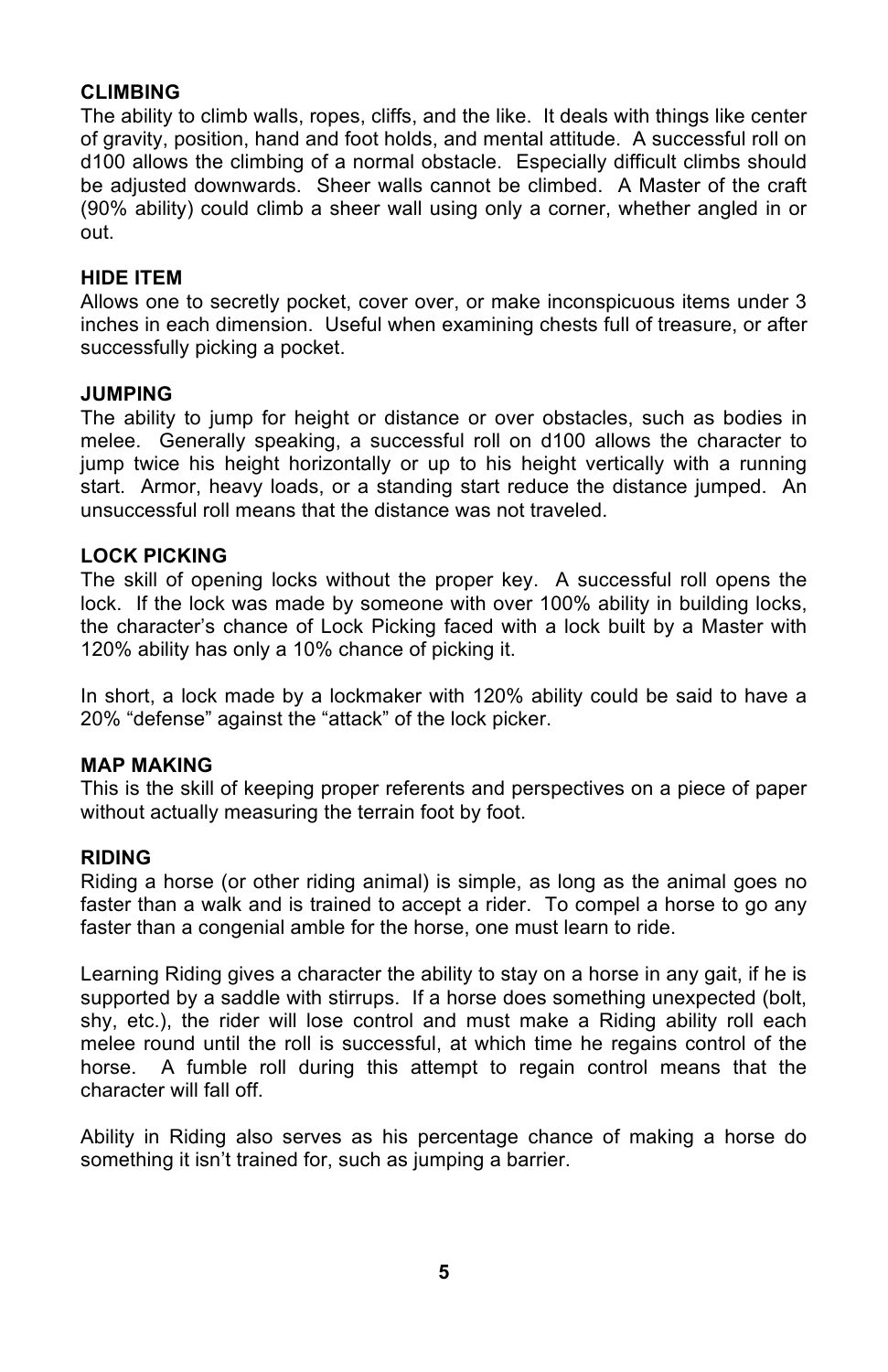# **SWIMMING**

The ability to stay afloat and move in a desired direction. The roll must be made every 2 full turns, or the character starts to drown.

This is also a measure of the ability of the character to get out of armor when he hits the water. Again, a failure to make the roll means a drowning character.

A swimming character has only  $\frac{1}{2}$  his normal ENC ability. Thus, a 12 STR character would have a maximum ENC of 6 in the water. For every "thing" he carries over that 6, he would be reduced 5% in every DEX based skill, including swimming.

## **TRAP SET/DISARM**

A successful roll on d100 means that the set trap will work as designed. When disarming a trap, a successful die roll on d100 disarms the trap. It is possible to fumble while trying to disarm a trap. The chance of doing so is the same as the chance of a fumble in combat and depends on the ability of a would-be disarmer. If a character fumbles while attempting to disarm a trap, he is caught by it. As with Lock-Picking, a trap set by someone with over a 100% ability in Trap Set will reduce the would-be trap disarmer's chance of success by the amount over 100% to which his ability extends.

This ability encompasses all types of mechanical traps.

## **PEACEFUL CUT**

This is an ability and a prayer which will let the sacrificed herd beast die peacefully and without fear, and also includes butchering the creature properly, without wastage.

## **LISTEN**

The ability to listen at doorways, down corridors, etc., to get an idea of what, how many, what size, etc., about anything making noise. However, even 4 trolls in armor may be fairly quiet.

Generally, a successful Listen ability roll will take precedence over a character's Move Quietly (explained later) except in unusual circumstances such as thickness of doors, loud background noise, or a recent history of explosions near the listener's ear.

## **SPOT HIDDEN ITEM**

The skill of being able to find things that are hidden. It ranges from spotting secret doors to what kind of armor a man is wearing under his tunic to finding a secret compartment in a chest full of bones. It will give no indication of the contents of the compartment, a character's pockets, etc.

# **SPOT TRAP**

A specialized form of Spot Hidden Items. Allows the character to spot the signs of a trap, or detect the workings of it or its trigger, before being caught in it.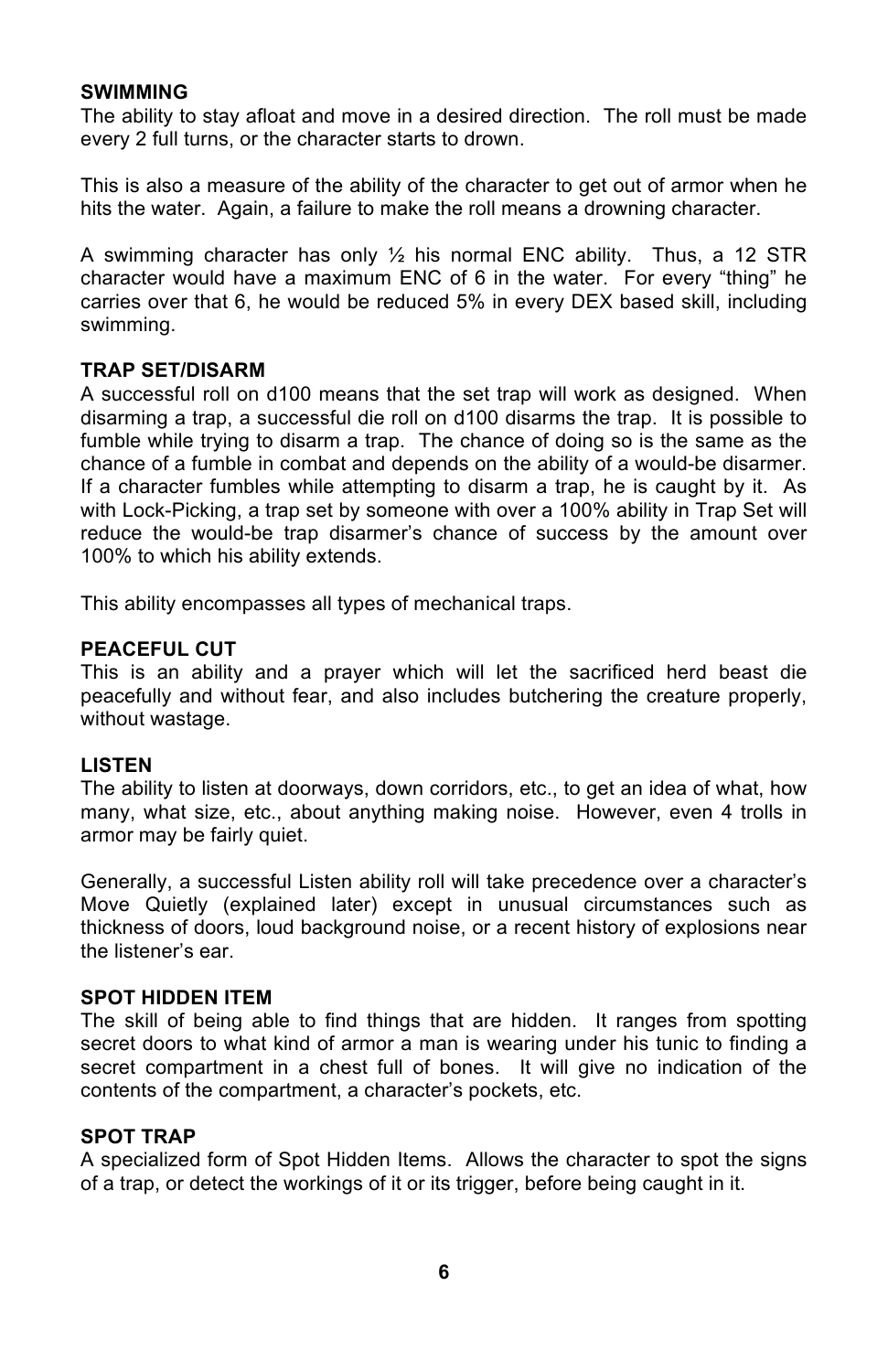# **TRACKING**

The ability to follow a track through normal terrain and pick it up again if it is interrupted by a river, etc.

Reduce the chance of success for each day passed since the trail was made. The referee may wish to add other modifiers.

Of course, if there are no tracks to be found, tracking is impossible.

## **CAMOUFLAGE**

The ability to use materials either from the immediate area or brought into the area to disguise oneself or other objects to look like part of the terrain. Also applies to such things as blackening the face for nighttime movement, etc. A successful roll for Camouflage means that no one without a successful roll on Spot Hidden Items will notice the camouflaged item or character.

## **HIDE IN COVER**

The skill of using natural cover to hide oneself. Differs from Camouflage in that it can be used instantly and lets one hide behind or among things rather than use them to cover yourself. Cover must be available. It is possible to hide in a room full of furniture. It is not possible to hide in an empty room or a smooth walled corridor, unless there are deep shadows present.

It is possible to move and stay hidden at  $\frac{1}{2}$  the die roll on d100 needed for simple Hide in Cover.

# **MOVE QUIETLY**

The ability to move quietly for purposes of sneaking up on opponents, game animals, etc. On a successful roll an opponent will be surprised unless he is using the Listen ability and makes a successful roll.

This ability is reduced by wearing of armor. If several different types of armor are worn, the noisiest should be used for modification purposes. Note that there is still a 5% chance of being quiet.

#### **PICK POCKETS**

This ability includes both picking pockets and slitting purses. It also includes the removal of jewelry such as brooches and badges. Items in direct contact with the skin, such as rings, cause the ability to function at ½ its normal level.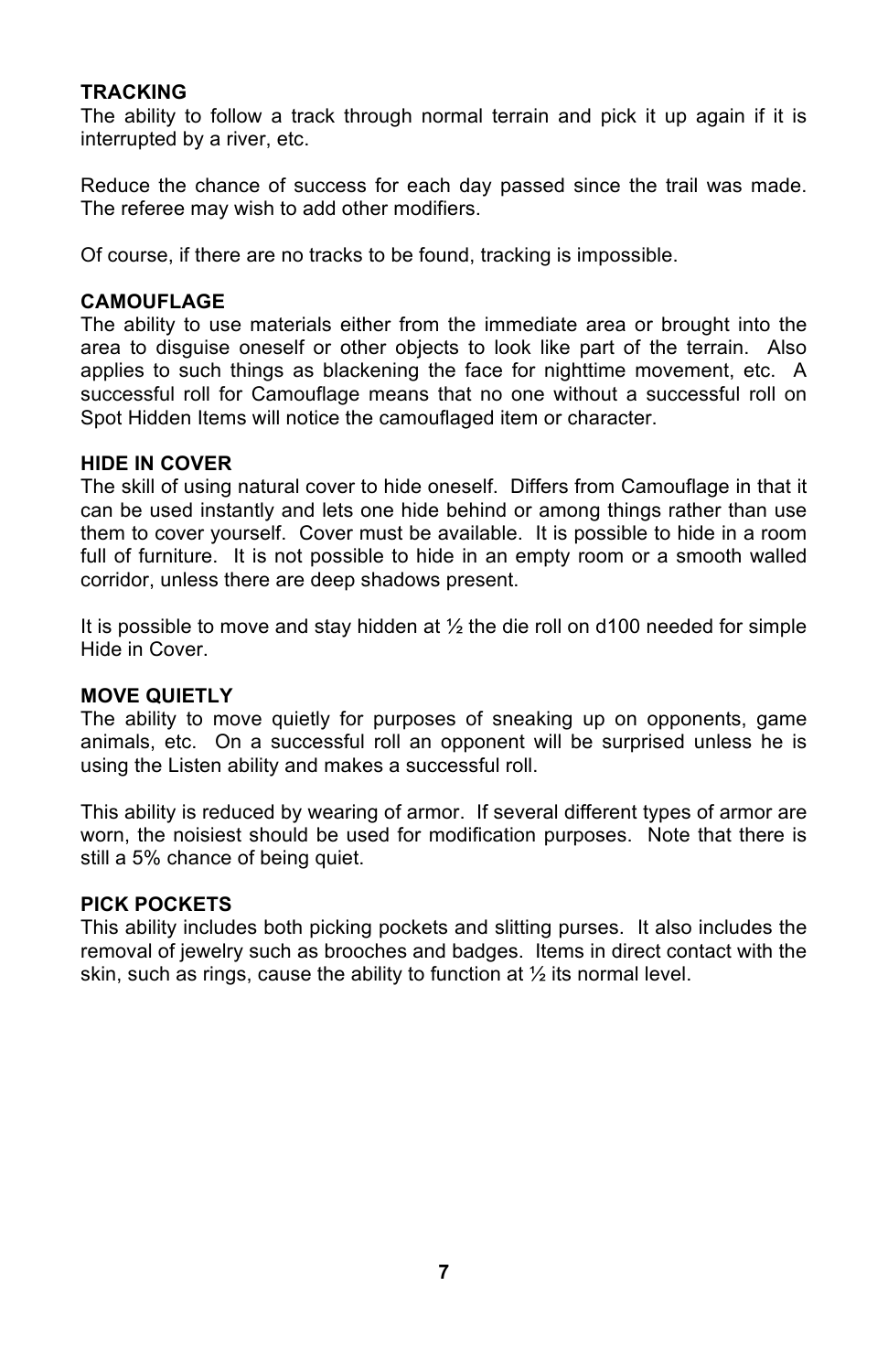# **THE MONETARY SYSTEM**

The basic unit of exchange is the *silver piece* (s.p. hereafter), commonly called a "guilder." There are coins of lesser and greater value, and these are shown below. It is also common to use gems of various sorts and values as coin.

> 10 lead "bolgs"  $(l.p.)$  = 1 copper piece 10 copper "clacks"  $(c.p.) = 1 s.p.$ 1 gold "wheel"  $(g.p.)$  = 20 s.p.

Thus:

100 l.p. = 10 c.p. = 1 s.p. =  $1/20$  g.p.

# **STARTING MONEY**

Roll for your Social Class and then roll for starting money:

| $01 - 12$ | pig tender (peasant)  | $3-30$ s.p. $(3d10)$         |
|-----------|-----------------------|------------------------------|
| $13 - 18$ | townsman              | $1-100$ s.p. $(1d100)$       |
| 19-97     | hunter                | $5-50$ s.p. $(5d10)$         |
| 98-99     | chieftain's hearth    | 2-200 s.p. (2d100)           |
| 00        | citadel king's hearth | 5-500 s.p./game year (5d100) |

Put this number under your "wealth & treasure" for now. You are assumed to have this many guilders' worth in trade goods.

# **STARTING EQUIPMENT**

Depending on social status, you will also start with some clothes and basic equipment. Check this list against BASIC EQUIPMENT AND SUPPLIES COSTS for more information.

|  |  | <b>PIG HERDER</b> |
|--|--|-------------------|
|--|--|-------------------|

Belt knife Belt knife Fire making gear Fire making gear Snares **Flasks** Drinking skin Torches Basic camp gear Lamps Torches Rope

# **PIG HERDER TOWNSMAN**

Assorted tools (mallets, spikes, etc.)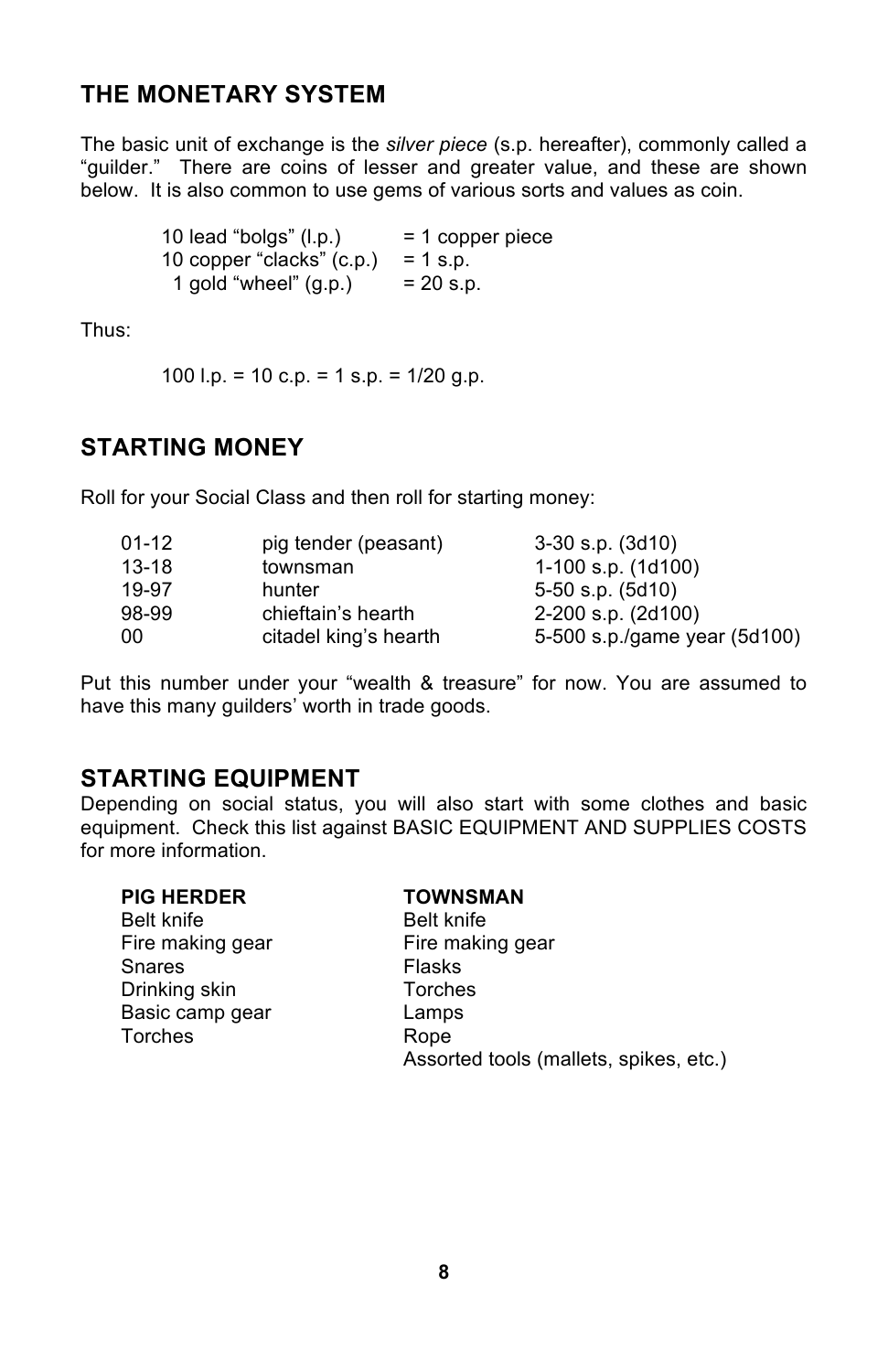# **HUNTER or CHIEFTAIN'S HEARTH**

Belt knife Fire making gear Snares Rope Torches Riding Gear Week's rations Cooking gear Camping gear (tent, bedroll, etc.) Additionally, they can be expected to have leather armor and basic tribal weapons: usually javelins, bow and arrow, and a choice of flint-tipped spears, wooden or stone-headed clubs, or stone axes.

# **CITADEL KING'S HEARTH**

A basic weapon (such as broadsword) Ring mail hauberk Open helm A 2-handed or missile weapon, depending on DEX

# **BASIC EQUIPMENT AND SUPPLIES COSTS**

# **WEAPONS**

| 1 c.p.                             | Spearhead             | 7-10 s.p.  |
|------------------------------------|-----------------------|------------|
| Bronze Weapons (iron is ten times) |                       |            |
|                                    |                       | 50 s.p.    |
| $150$ s.p.                         | Spearhead             | 40 s.p.    |
| 225 s.p.                           | Bastard sword         | 225 s.p.   |
| $30$ s.p.                          | <b>Broadsword</b>     | 150 s.p.   |
| $150$ s.p.                         | Greatsword            | 450 s.p.   |
| $150$ s.p.                         | Arbalest              | 500 s.p.   |
| 120 s.p.                           | Heavy crossbow        | 300 s.p.   |
| 45 s.p.                            | Light crossbow        | 200 s.p.   |
| $120$ s.p.                         | Bolts (4 arbalest,    |            |
| 300 s.p.                           | 6 heavy, or 10 light) | $100$ s.p. |
|                                    |                       |            |
|                                    |                       |            |
| 40 s.p.                            | Light scale           | 700 s.p.   |
| 80 s.p.                            | Heavy scale           | 1000 s.p.  |
| 600 s.p.                           | Chainmail             | 2000 s.p.  |
| 1275 s.p.                          | Plate                 | 3000 s.p.  |
|                                    | 120 s.p.              | Shortsword |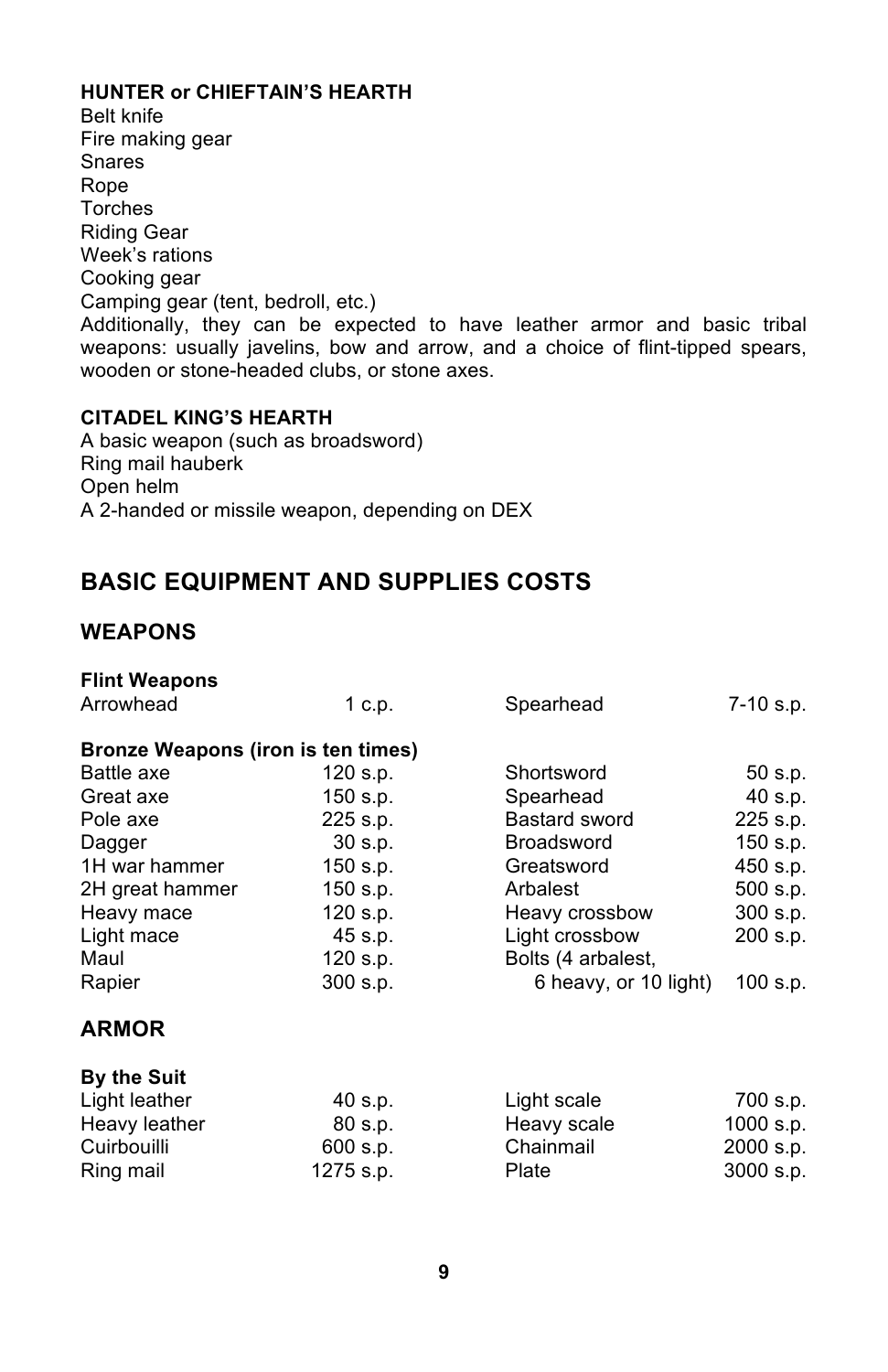# **By the Piece**

| Plate greaves (pair)            | 600 s.p.              | Chainmail byrnie          | 600 s.p.            |
|---------------------------------|-----------------------|---------------------------|---------------------|
| Chain trews                     | 600 s.p.              | Heavy scale cuirass       | 200 s.p.            |
| Light scale skirt               | 150 s.p.              | <b>Brigandine cuirass</b> | 875 s.p.            |
| Heavy scale skirt               | 300 s.p.              | <b>Platemail cuirass</b>  | 1000 s.p.           |
| Chainmail skirt                 | 500 s.p.              | Chainmail sleeves (pair)  | 375 s.p.            |
| Ringmail hauberk                | 400 s.p.              | Plate vanbraces (pair)    | 500 s.p.            |
| Light scale hauberk             | 200 s.p.              | Composite helm            | 50 s.p.             |
| Heavy scale hauberk             | 300 s.p.              | Open helm                 | 75 s.p.             |
| Chainmail hauberk               | 1000 s.p.             | Closed helm               | 150 s.p.            |
| Ringmail byrnie                 | 250 s.p.              | Full helm                 | 250 s.p.            |
| <b>LIVING COSTS</b>             |                       |                           |                     |
| Food                            |                       |                           |                     |
| Cheap meal                      | 5 c.p.                | Banquet (per person)      | 3 s.p.              |
| Good meal                       | 1 s.p.                | Pemmican (per week)       | 5 s.p.              |
| Drink (not including container) |                       |                           |                     |
| Mug beer                        | $\frac{1}{2}$ c.p.    | Mug wine                  | 8 c.p.              |
| Mug ale                         | 11/ <sub>2</sub> c.p. | Cask wine                 | 7 s.p.              |
| Cask ale                        | 12 c.p.               | Keg wine                  | 20 s.p.             |
| Keg ale                         | 20 c.p.               |                           |                     |
| Room (per day)                  |                       |                           |                     |
| Common room floor               | 2 c.p.                | Private room              | 4 s.p.              |
| Dormitory                       | $1$ s.p.              | Hot water                 | 3 c.p.              |
| Shared room (per person)        | 2 s.p.                |                           |                     |
| Stable Costs (per day)          |                       |                           |                     |
| Stall                           | 2 c.p.                | Grain feeding             | $1\frac{1}{2}$ s.p. |
| Stall and fodder                | 1 s.p.                | Trail oats (week)         | 10 s.p.             |
| <b>CLOTHING</b>                 |                       |                           |                     |
| <b>Suit of clothes</b>          |                       |                           |                     |
| Local linen*                    | 20 s.p.               | Leather                   | 5 s.p.              |
| Imported linen                  | 100 s.p.              | Cotton                    | 25 s.p.             |
| Wool                            | 50 s.p.               |                           |                     |

\* – linen is made from local wild flax, so is inferior to that made from cultivated flax, but it's something of a status symbol in Balazar, hence its cost.

| $10$ s.p. | Smilodon         | 80 s.p.      |
|-----------|------------------|--------------|
| 30 s.p.   | Imported (light) | 100 s.p.     |
| 65 s.p.   | Imported (heavy) | $200 + s.p.$ |
|           |                  |              |

# **RIDING GEAR**

| Saddle | 50-500 s.p. | Tack | 5-50 s.p. |
|--------|-------------|------|-----------|
|--------|-------------|------|-----------|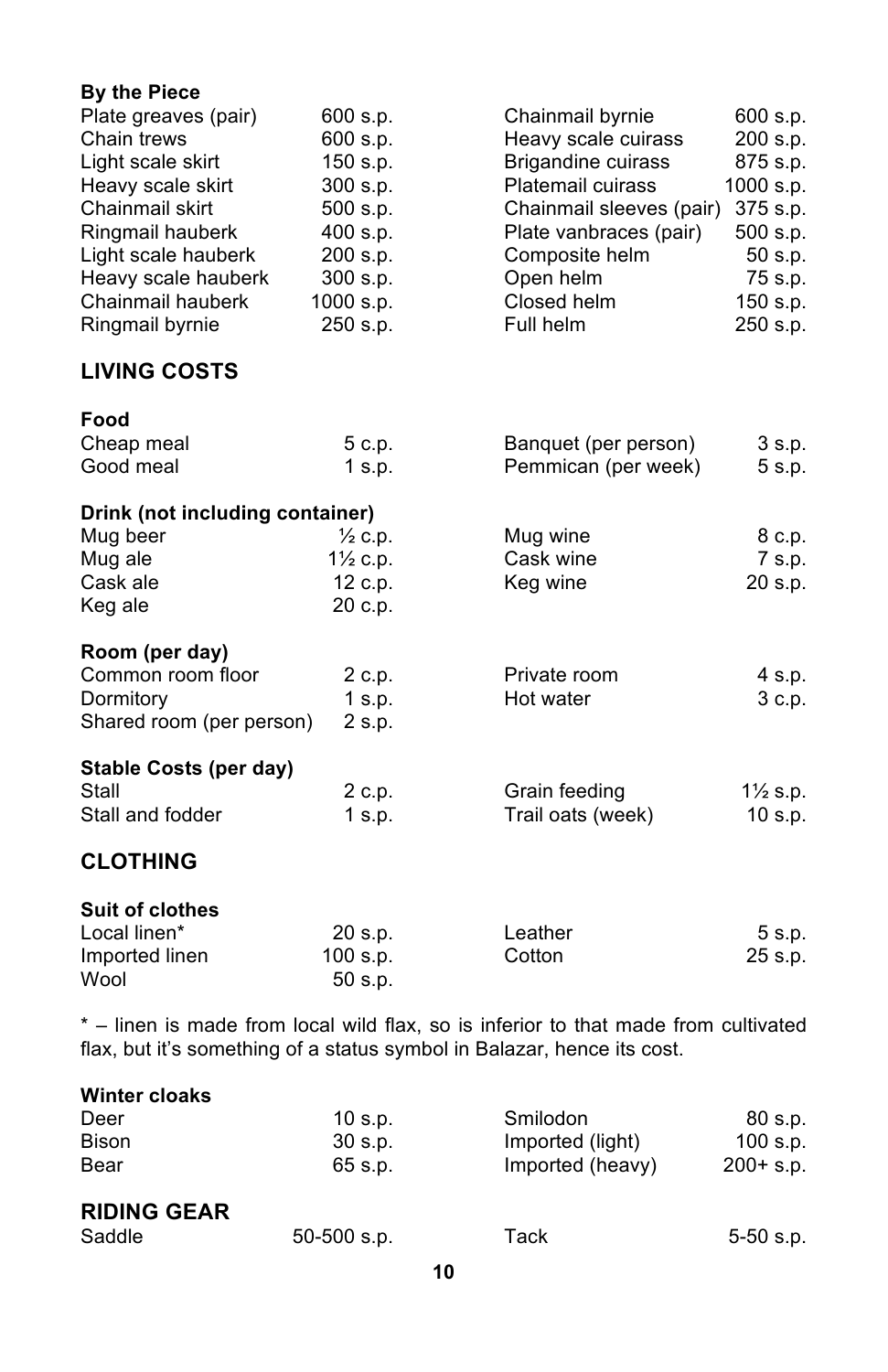# **ANIMALS**

| Riding horse  | $500$ s.p. | Mature pig        | 20 s.p.  |
|---------------|------------|-------------------|----------|
| Cavalry horse | 4000 s.p.  | Wild hawk*        | 100 s.p. |
| Mule          | 700 s.p.   | Live small animal | 100 s.p. |

\* – suitable for binding spirits.

# **TOOLS**

| Woodworking set   | $150$ s.p.   | Hasp locks   | 40-100 s.p. |
|-------------------|--------------|--------------|-------------|
| Stone mason set   | $120$ s.p.   | Shovel       | 50 s.p.     |
| Fish hooks (bone) | 2 per 1 c.p. | <b>Pick</b>  | 60 s.p.     |
| Writing tools     | 20 s.p.      | 50 foot rope | 6 s.p.      |
| Paper (sheet)     | 1 s.p.       |              |             |

# **CAMPING GEAR**

| Metal pot or pan | 7 s.p.     | Adventurer's pack*  | 65 s.p.   |
|------------------|------------|---------------------|-----------|
| Small tent       | $10$ s.p.  | Lamp                | $10$ s.p. |
| Medium tent      | 25 s.p.    | Small sack          | 2 c.p.    |
| Large tent       | 40 s.p.    | Lamp oil (per load) | $35$ s.p. |
| Fire-starter     | $1$ s.p.   | Candle              | 1 c.p.    |
| Back pack        | 2 s.p.     | Large sack          | 5 c.p.    |
| Climbing pack    | $120$ s.p. | <b>Blanket</b>      | $10$ s.p. |

\* – includes pack, waterskin, 100' rope, peasant clothes, hand axe, hammer, stakes, fishhooks, line, sack, cheap knife, bandages, cooking gear, and blanket.

# **EXOTIC ITEMS**

| Dyes (per batch)           | 50 s.p.                               | Spices (per ounce)           | 50 s.p.   |
|----------------------------|---------------------------------------|------------------------------|-----------|
| Mordants (per batch)       | 50 s.p.                               | 5' x 20' cotton cloth        | 75 s.p.   |
| Good salt (per ounce)      | $1$ s.p.                              |                              |           |
| <b>CONTAINERS</b>          |                                       |                              |           |
| Wine skin                  | 1 s.p.                                | Cask $(1\frac{1}{3}$ gallon) | 10 s.p.   |
| Flask                      | $1$ s.p.                              | Keg (4 gallon)               | $30$ s.p. |
| Jug $(\frac{1}{2}$ gallon) | 2 s.p.                                | Barrel (13 gallon)           | 50 s.p.   |
|                            | <b>POTIONS</b> (per point of potency) |                              |           |
| Acid                       | $100$ s.p.                            | Battle magic                 | 400 s.p.  |
| Antidote                   | as countered agent                    | Healing                      | 400 s.p.  |
| Blade venom                | 200 s.p.                              | POW restoring                | 900 s.p.  |
| Systemic poison            | 80 s.p.                               |                              |           |
|                            |                                       |                              |           |

# **HEALING PLANTS (per point of possible potency)**

400 s.p.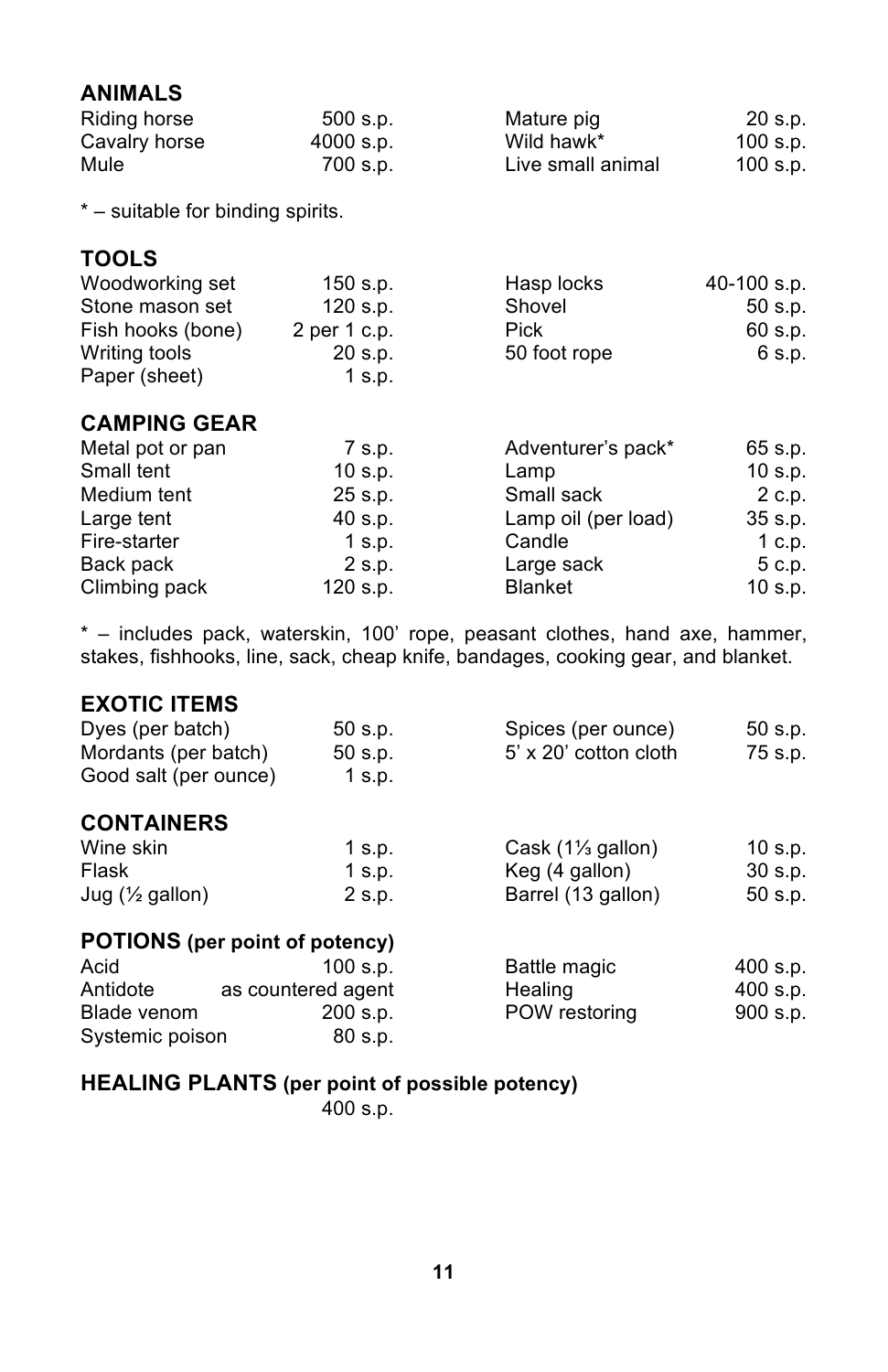# **WEAPONS TABLE**

| Weapon                             | Type                                    | <b>Beginning Attack</b><br>and Parry | Damage                          | Breakage<br>Points |
|------------------------------------|-----------------------------------------|--------------------------------------|---------------------------------|--------------------|
| Hatchet<br>Battle axe<br>Great axe | Cutting - 1H<br>Cutting<br>Cutting - 2H | 20%<br>$\star$<br>15%                | $1d6+1$<br>$1d8 + 2$<br>$2d6+2$ | 15<br>15<br>15     |
| Pole axe                           | Cutting - 2H                            | 15%                                  | 3d6                             | 12                 |
| <b>Broadsword</b>                  | Cutting - 1H                            | 10%<br>$\star$                       | $1d8 + 1$                       | 20                 |
| <b>Bastard sword</b><br>Greatsword | Cutting<br>Cutting - 2H                 | 5%                                   | $1d10+1$<br>2d8                 | 20<br>15           |
|                                    |                                         |                                      |                                 |                    |
| Fist                               | Hand to hand                            | 25%                                  | 1d3                             |                    |
| <b>Kick</b>                        | Hand to hand                            | 25%                                  | 1d6                             |                    |
| Dagger†                            | Hand to hand                            | 25%                                  | $1d4 + 2$                       | 12                 |
| War hammer                         | Smashing - 1H                           | 20%                                  | $1d6+2$                         | 20                 |
| Great hammer                       | Smashing - 2H                           | 5%                                   | $1d12 + 2$                      | 15                 |
| Light mace                         | Smashing - 1H                           | 25%                                  | $1d6+2$                         | 20                 |
| Heavy mace                         | Smashing                                | $\star$                              | $1d8 + 2$                       | 20                 |
| Quarterstaff                       | Smashing - 2H                           | 20%                                  | 1d8                             | 15                 |
| Maul                               | Smashing - 2H                           | 20%                                  | 2d8                             | 15                 |
| Rapier†                            | Cut and thrust                          | 5%                                   | $1d6+1$                         | 12                 |
| Shortsword <sup>+</sup>            | Cut and thrust                          | 15%                                  | $1d6 + 1$                       | 20                 |
| Short spear†                       | Thrusting - 1H                          | 10%                                  | $1d6+1$                         | 15                 |
| Short spear†                       | Thrusting - 2H                          | 20%                                  | $1d6 + 1$                       | 15                 |
| Long speart                        | Thrusting - 1H                          | 10%                                  | $1d8 + 1$                       | 15                 |
| Long speart                        | Thrusting - 2H                          | 20%                                  | $1d8 + 1$                       | 15                 |
| Rock                               | Thrown                                  | 25%                                  | 1d4                             |                    |
| Javelin                            | Thrown                                  | 15%                                  | 1d10                            | 10                 |
|                                    |                                         |                                      |                                 |                    |
| Sling                              | Projectile - 1H                         | 10%                                  | 1d8                             |                    |
| Self bow                           | Projectile - 2H                         | 10%                                  | $1d6 + 1$                       | 6                  |
| Arbalest                           | Projectile - 2H                         | 20%                                  | $3d6+1$                         | 10                 |
| Heavy crossbow                     | Projectile - 2H                         | 20%                                  | $2d6+2$                         | 10                 |
| Light crossbow                     | Projectile - 2H                         | 20%                                  | $2d4+2$                         | 6                  |
| Medium shield                      | Shield                                  | 10%                                  |                                 | 12                 |

\* – As previous entry if used one-handed; as next entry if used two-handed. † – these types of weapons can impale.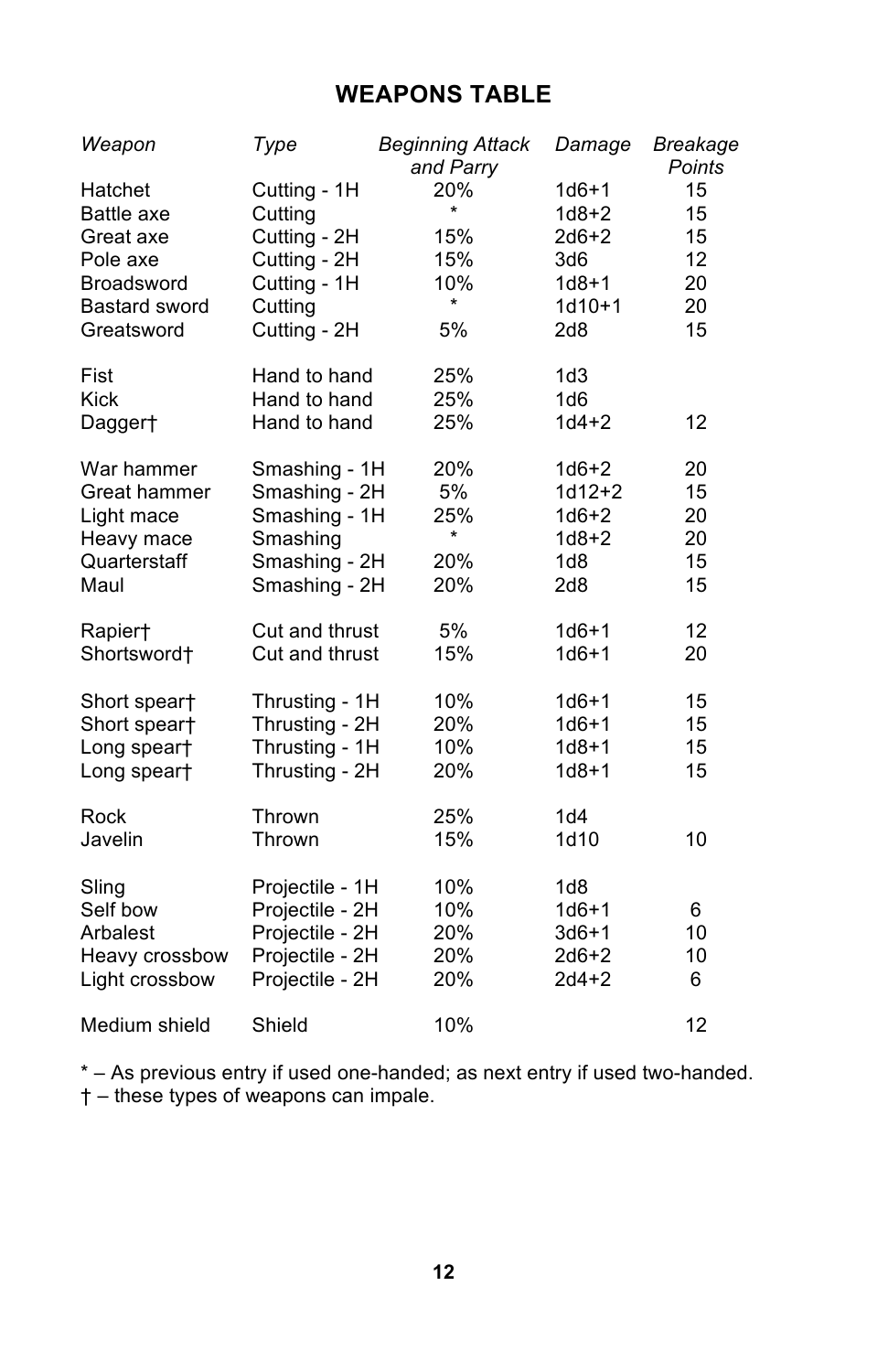# **ARMOR TABLE**

| Area Protected    | Type                     | <b>Material</b>                                                                                   | Absorbs                                          |
|-------------------|--------------------------|---------------------------------------------------------------------------------------------------|--------------------------------------------------|
| Legs              | Greaves                  | Leather<br>Cuirbouilli<br>Plate                                                                   | 1<br>3<br>6                                      |
| Abdomen and Legs  | Pants/Trews              | Leather<br>Leather<br>Chainmail                                                                   | 1<br>2<br>5                                      |
| Abdomen           | <b>Skirts</b>            | Leather<br>Leather<br>Light Scale<br><b>Heavy Scale</b><br>Chainmail                              | 1<br>$\overline{c}$<br>4<br>5<br>5               |
| Chest and Abdomen | Hauberk                  | Leather<br>Leather<br>Linen<br><b>Ring Mail</b><br>Light Scale<br><b>Heavy Scale</b><br>Chainmail | 1<br>$\overline{c}$<br>3<br>4<br>4<br>5<br>5     |
| Chest             | <b>Byrnie</b><br>Cuirass | Leather<br>Leather<br><b>Ring Mail</b><br>Chainmail<br>Cuirbouilli                                | 1<br>$\overline{c}$<br>4<br>5<br>3               |
|                   |                          | Linen<br><b>Heavy Scale</b><br><b>Brigandine</b><br>Plate                                         | 3<br>5<br>5<br>6                                 |
| Arms              | Sleeves<br>Vambraces     | Chainmail<br>Leather<br>Cuirbouilli<br>Plate                                                      | 5<br>1<br>3<br>6                                 |
| Head              | Hood<br>Cap<br>Helm      | Leather<br>Leather<br>Composite<br>Open<br>Closed<br>Full                                         | 1<br>$\overline{\mathbf{c}}$<br>3<br>4<br>5<br>6 |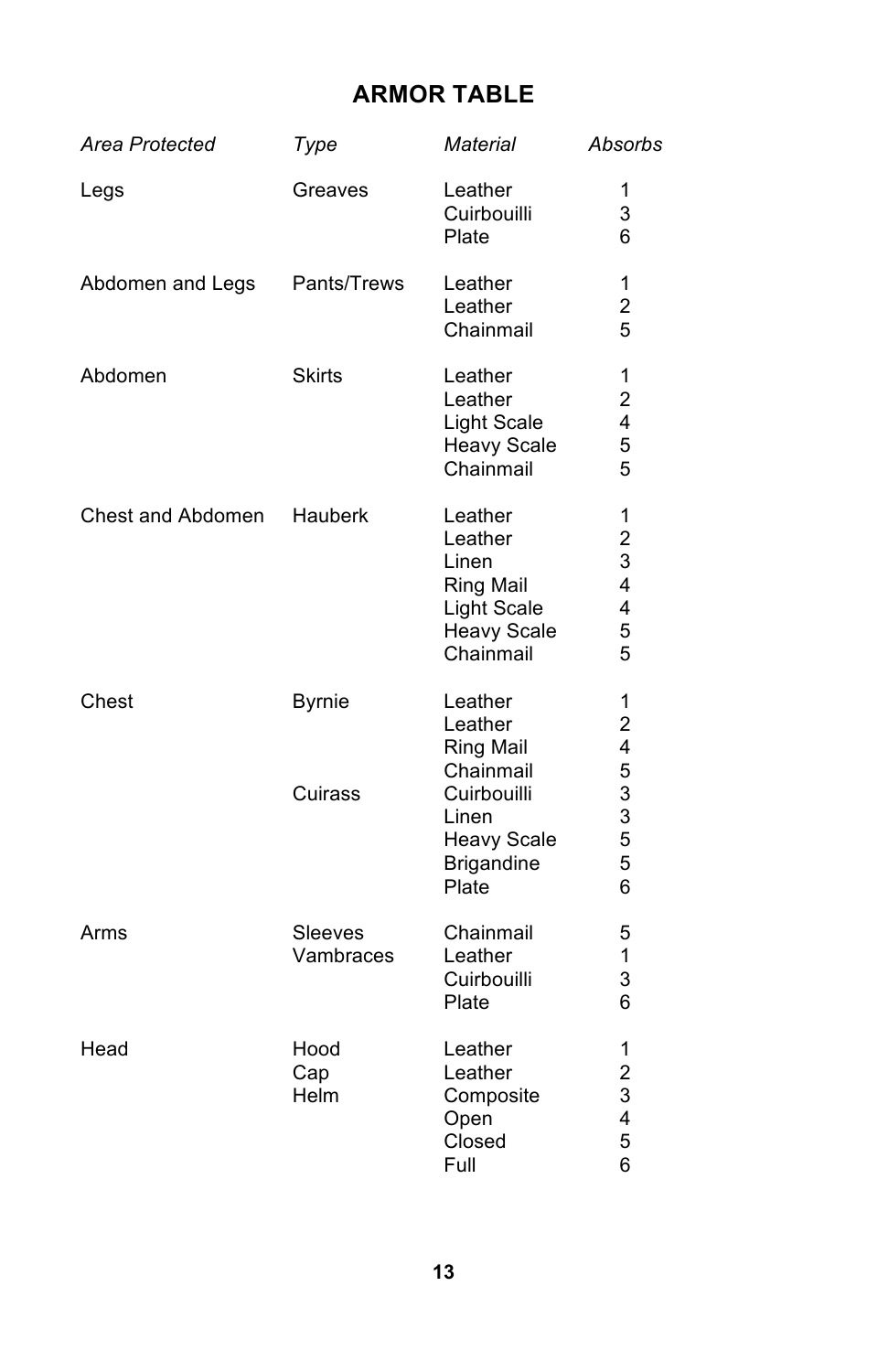# **SPELLS TABLE**

# **Battle Magic**

- 
- 
- 
- 
- 5. Detect Enemies 5. Extinguish 5. Dispel Magic
- 6. Detect Life 6. Firearrow 6. Dullblade
- 7. Detect Magic <sup>7</sup>. Glamor **7. Fanaticism**<br>8. Detect Silver 8. Harmonize **7. Glue**
- 8. Detect Silver 8. Harmonize 8. Glue
- 9. Detect Spirit 9. Repair 9. Healing
- 10. Detect Undead 10. Strength 10. Ironhand
- 
- 
- 
- 
- 15. Mobility **Four Point** 15. Speedart
- 
- 
- 18. Spirit Binding 3. Vigor

- 1. Befuddle 1. Coordination 1. Bladesharp
	-
	-
	-
	-
	-
	-
	-
	-
	-

- 
- 

# **One Point Two Point Conduct 1. Befuddle POW**<br> **1. Befuddle 1. Coordination 1. Bladeshard**

- 
- 2. Binding 2. Darkwall 2. Bludgeon
- 3. Demoralize 3. Detect Gems 3. Countermagic
- 4. Detect Detection 4. Detect Traps 4. Detection Blank
	-
	-
	-
	-
	-
	-
- 11. Disruption **11. Mind Speech**<br>12. Farsee **12. Multimissile** 12. Multimissile
	- **Three Point** 12. Multimissile
- 13. Ignite 1. Invisibility 13. Protection
- 14. Light 14. Shimmer
	-
- 16. Silence 1. Fireblade 16. Spirit Shield
- 17. Speedart 2. Lightwall 17. Xenohealing

**BEFUDDLE**

**Battle Magic**

Range–250 feet **POW** used–1 point

Type–focused, passive, temporal

**EXPLANATION OF SPELLS**

This spell confuses an opponent who succumbs to it. It causes him to wonder such things as: Is that a friend? Which ones are my enemies? Why is everyone fighting? A Befuddled enemy will not attack, cast an offensive spell, sound the alarm, etc. If attacked he will parry and defend at full value, and beginning next round his confusion will go away (the guy that attacked me is my enemy, and after he is dead his obvious allies are my enemies). Thus, with some clever management, a Befuddled opponent might end up attacking his own party for as long as the spell is in effect.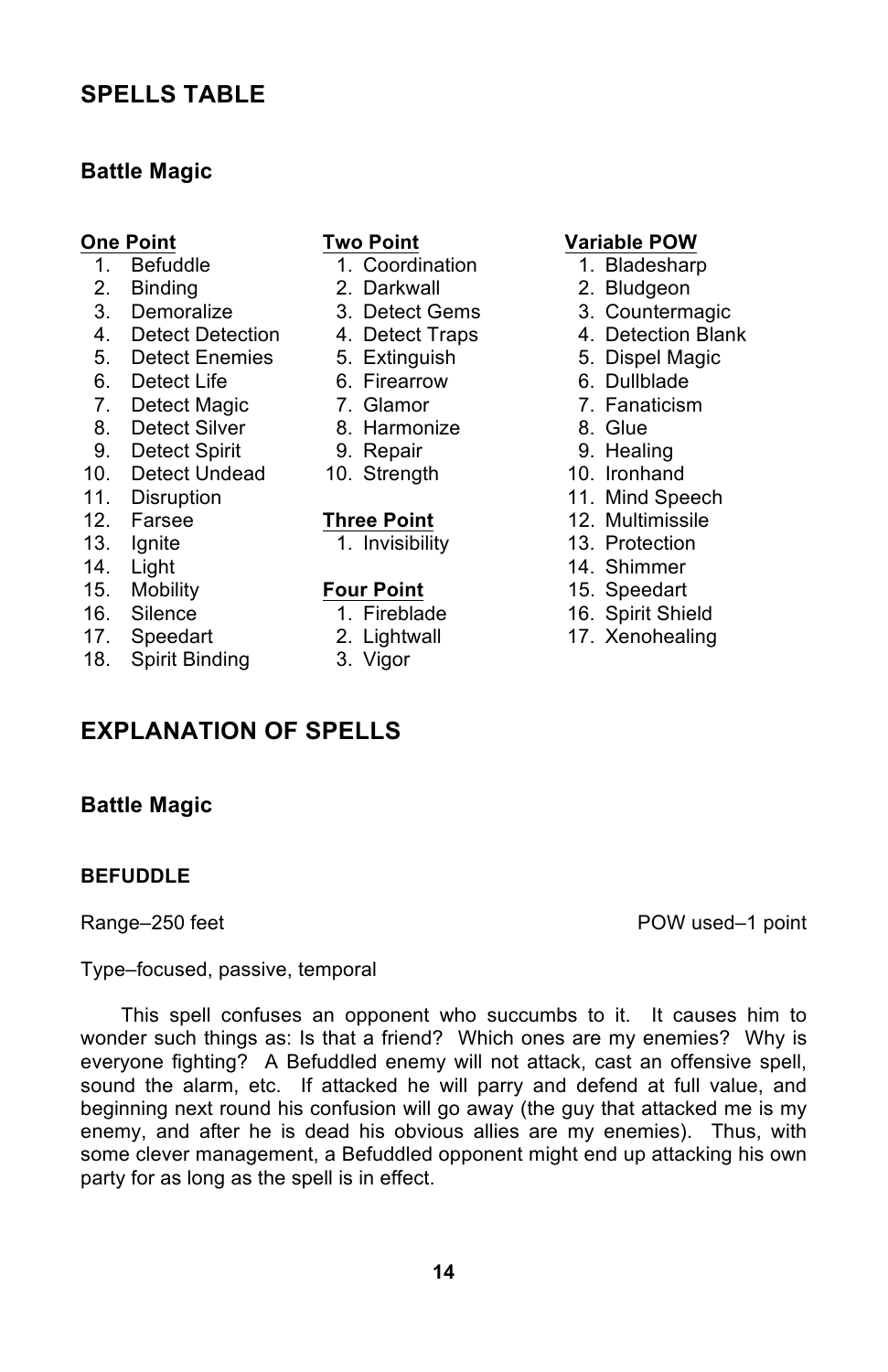# **BINDING**

Range–250 feet POW Used–1 point

Type–focused, passive, temporal

This spell halves the movement class of those affected by it. It can never reduce the movement class below "one." It is often carried by huntsmen, police, and intelligent beasts of prey, such as baboons.

# **DETECT LIFE**

Range–125 feet **POW Used-1** point

Type–focused, instant

Detects the existence of human or lager size life. Gives direction and distance from the spellcaster. Divides life forms detected into two classes, those of human size (between 3 and 21), and those of large size (from 22 on up). Life smaller than SIZ 3 is ignored. It is stopped by more than 10 feet of solid rock or metal.

# **DETECT TRAPS**

Range–125 feet POW Used–2 points

Type–focused, instant

This spell detects the intent to trap. Thus, it would detect an ambush, magical trap, or physical trap. It would not detect a naturally occurring pit, or poison, which is not in itself a trap. It makes a 10 foot diameter circle around the trap glow. It does not give the exact location or type of the trap. Note that it will not detect the existence of defensive spells, such as Warding. It is stopped by more than 10 feet of rock or metal.

## **DISRUPTION**

Range–250 feet POW Used–1 point

Type–focused, permanent

A spell designed to speed up random molecular motion in the target's body. If the caster's POW overcomes the target's POW, the target takes 1d3 points of damage in a random body area. This damage is not absorbed by armor.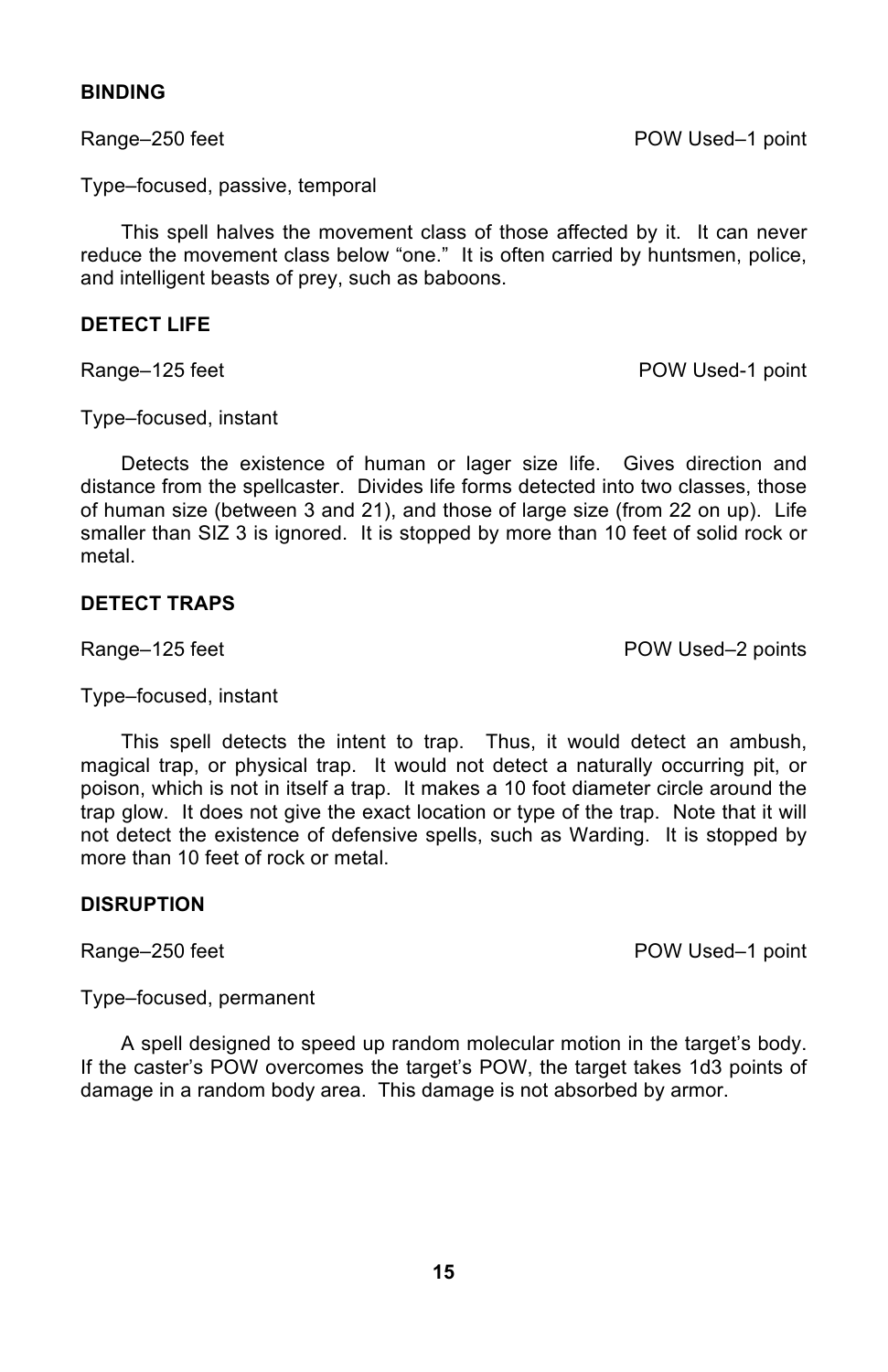# **EXTINGUISH**

Type–focused, permanent

This spell can be used to Extinguish either one particular fire up to the size of a fairly large bonfire, or all small fires, within 30 feet. Used either way, the fires stay out and must be relit. Note that when the fires are Extinguished, the wood is cold and relighting must proceed as with a new fire.

# **FARSEE**

Range–touch **POW Used–1** point

Type–unfocused on self, focused on others, passive, temporal

This spell gives the recipient vision similar to a 10x power telescope. This vision can be switched on and off by the user for the duration of the spell. Note that this is the only battle magic spell with a duration of four hours.

## **FIREARROW**

Range–250 feet **POW Used–2 points** 

Type–focused, passive, instant

This spell creates an arrow of fire which does 3d6 points damage if it hits. It is cast on an ordinary arrow which is consumed by the fire. If it is fired at an enemy, damage is reduced by armor. The Firearrow will last for one melee round. It cannot be reused since it continues to burn; however, it is very useful for igniting houses and the like. NOTE–This damage cannot be "resisted," as the actual attack is not magic, it is heat. This spell is incompatible with Multimissile and Speedart.

# **HEALING**

Range–touch **POW Used–1** point/point of spell

Type–unfocused on self, focused on others, permanent

The part of the body to be healed must be touched. The effect is immediate. Healing cannot raise a character form the dead. However, two points of Healing will cauterize any wound or severed limb, and six points of Healing will restore a severed limb to the body if both parts are available. An individual hit location ma be Healed once every five melee rounds. Any attempt at additional Healing within this time will not work, although POW points will be lost or the potion consumed.

Range–125 feet **POW** used–2 points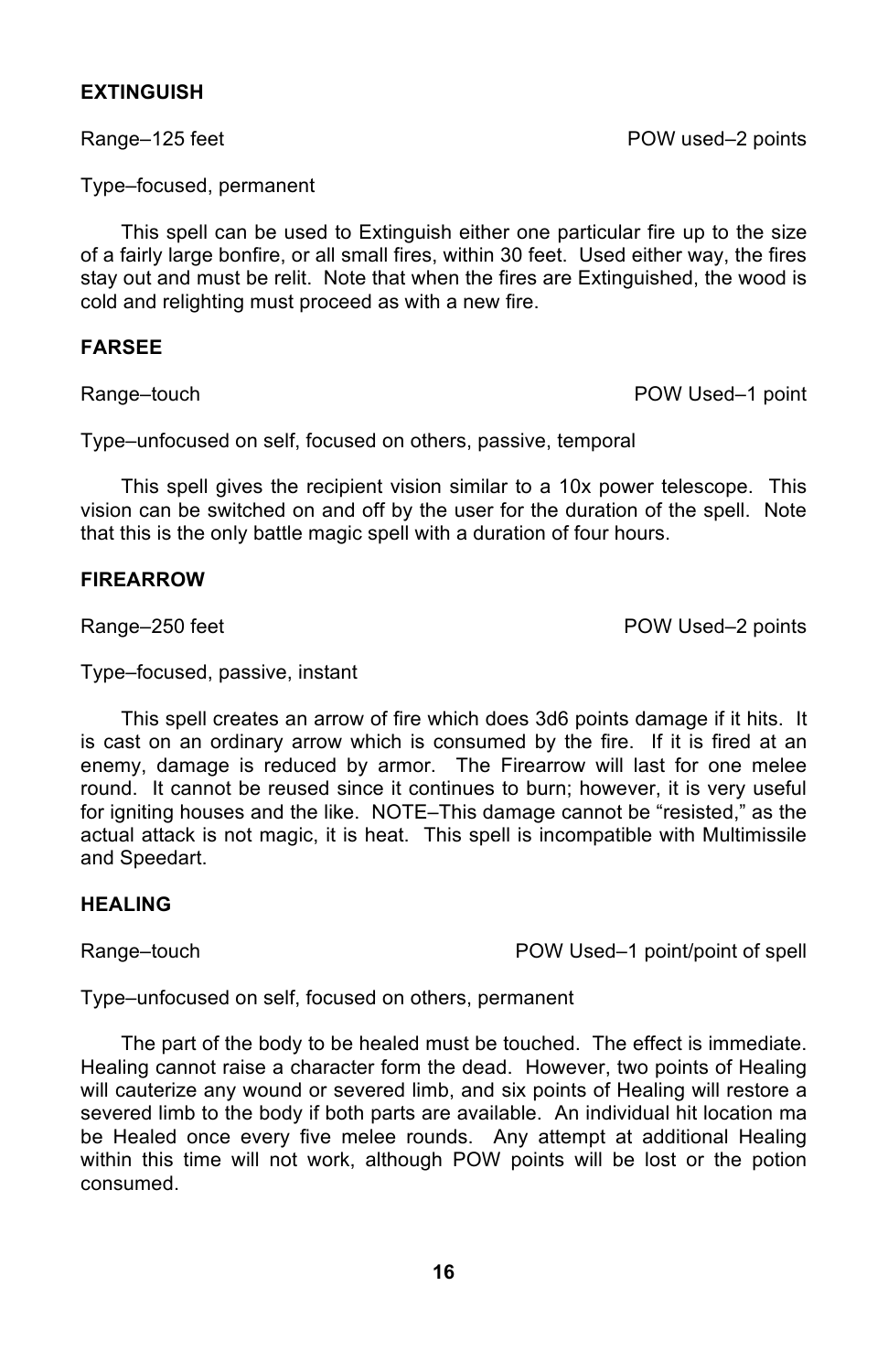# **IGNITE**

Type–instant, focused

With this spell a character can set fire to anything normally burnable. It has the effect of a standard butane lighter. Thus, you can set fire to a torch, a house, a pile of hay, or a fairly dry backpack. Skins of monsters and humans cannot be set on fire. To set fire to a human's or a monster's hair you would have to overcome his magic resistance.

## **INVISIBILITY**

Range–250 feet **POW Used–3** points

Type–active, unfocused on self, focused on others, temporal

This spell makes a character invisible by attracting the enemies' attention to a spot other than where the character is. The spell will disappear if the character attacks or is attacked with spells or weapons. If it disappears it must be cast again. It is possible to use someone under this spell as a forward observer or spy.

# **LIGHT**

Range–250 feet POW Used–1 point

Type–passive, focused, temporal

This spell must be cast on something. A piece of wood, the tip of a finger, or any other object will serve. It will then light up a 40 foot radius around the object. The light given is enough to read by but is not as bright as full daylight. Note–A Light spell is not vulnerable to Extinguish.

## **MOBILITY**

Range–250 feet POW Used–1 point

Type–passive, focused, temporal

This is the reverse of the spell of Binding. It doubles the movement class of the recipient. It, like binding, is often carried by intelligent hunters for casting on themselves or their animals. It is also often carried in wartime by elite cavalry unites, giving them much increased shock value.

Range–125 feet POW Used–1 point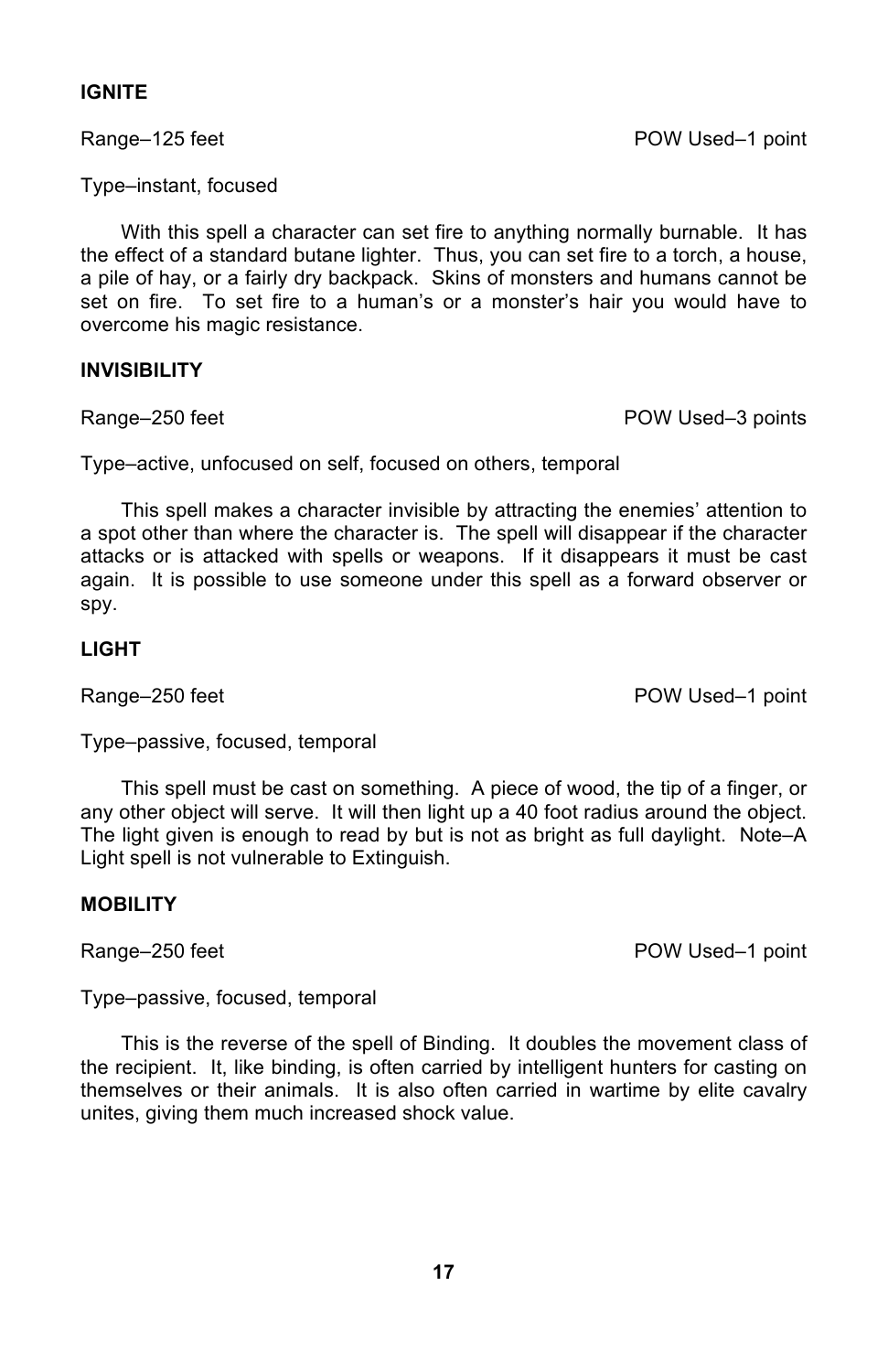## **MULTIMISSILE**

Range–250 feet **POW Used–1 point/point of spell** 

Type–passive, focused, temporal

This is a variable spell used to increase the effectiveness of missile fire. The spell is cast upon missiles before they are fired. For each point of POW invested in the spell another missile is produced when the missile is fired. Thus, a three point spell would produce a total of four missiles. The magically produced missiles cannot critical. They are otherwise the same as the original missile. The first missile rolled for is the original. Each missile fired is rolled as a separate attack. This spell has an upper limit of four points (five missiles). This spell is incompatible with Firearrow or Speedart.

## **PROTECTION**

Range–250 feet **POW Used–1 point/point of spell** 

Type–passive, unfocused on self, focused on others, temporal

This spell adds up to four points of armor protection to all parts of the body. Note that critical hits will ignore this, just as they would armor. This spell is compatible with Countermagic, Shimmer, or Spirit Shield.

## **SILENCE**

Range–250 feet **POW Used–1** point

Type–focused, passive, temporal

A spell to suppress noise created by the movements of a character, monster, or object Thus, it will suppress the clank of your plate armor while you try to hide in shadows. It will not prevent an enemy from casting a spell, shut up a friend, or keep you from casting a spell.

# **SPEEDART**

Range–250 feet **POW Used-1 point** 

Type—passive, focused, temporal

This spell will give missiles a 15% better chance of hitting and +3 damage. Note that this spell works on any type of missile, including thrown axes, knives, rocks, and bullets. This spell is incompatible with Firearrow and Multimissile.